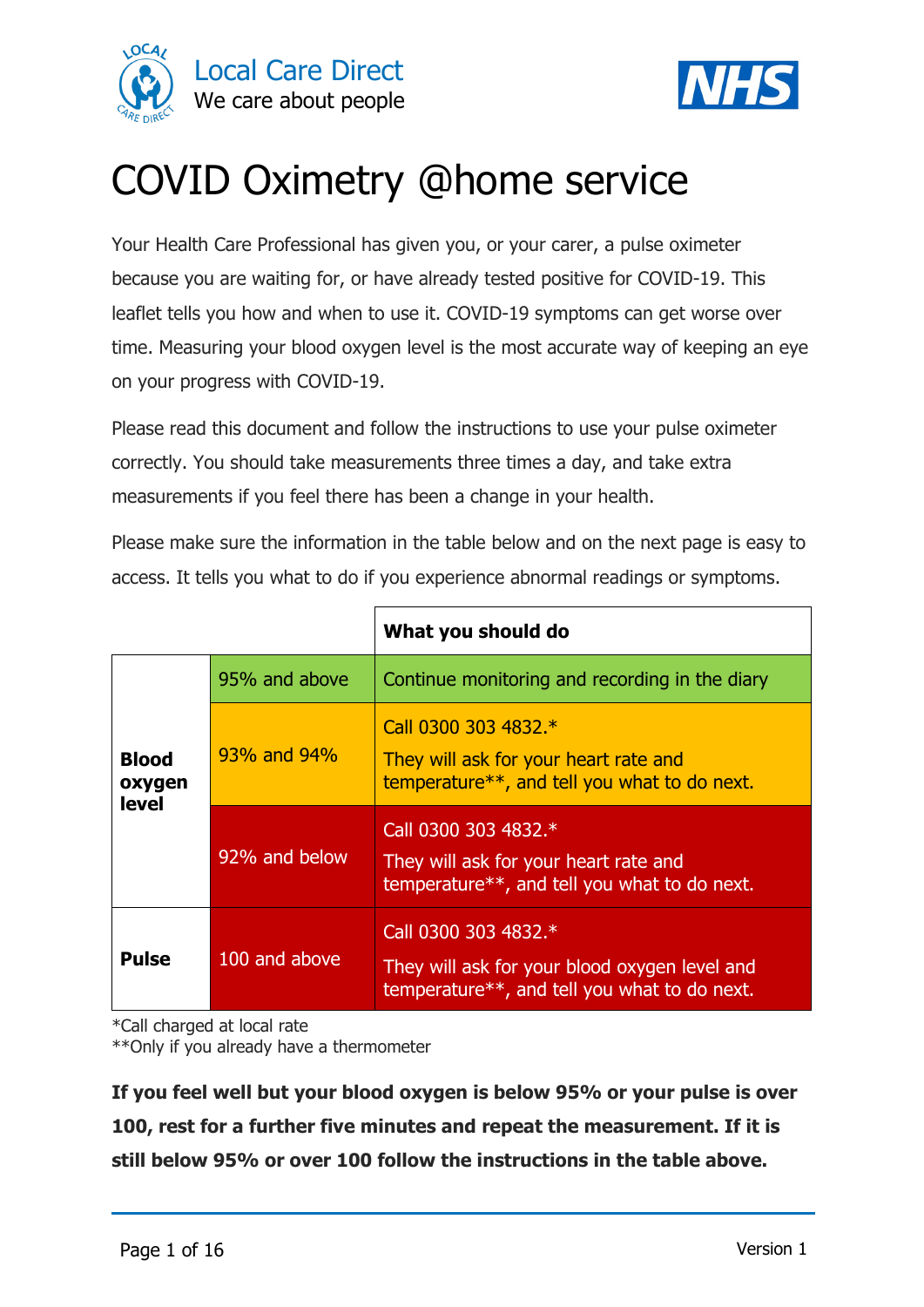



# What to do if you experience the following symptoms

#### **Ring 999 if:**

- You are **unable to complete short sentences when resting** due to breathlessness.
- Your **breathing suddenly worsens** within an hour.
- **OR** if these more general signs of serious illness develop:
	- you have blue lips or a blue face
	- you feel cold and sweaty **with** pale or blotchy skin
	- you have a rash that does not fade when you roll a glass over it
	- you collapse or faint
	- you become agitated, confused or very drowsy.

**If you need to access 999 using a text relay, call 18000** 

#### **Ring 0300 303 4832 as soon as possible if:**

- You gradually start feeling more unwell or more breathless.
- You have difficulty breathing when getting up to go to the toilet or similar.
- You sense that something is wrong or have developed new symptoms (general weakness, extreme tiredness, loss of appetite, reduced urine output, coughing up blood, and/or unable to care for yourself – simple tasks like washing and dressing or making food).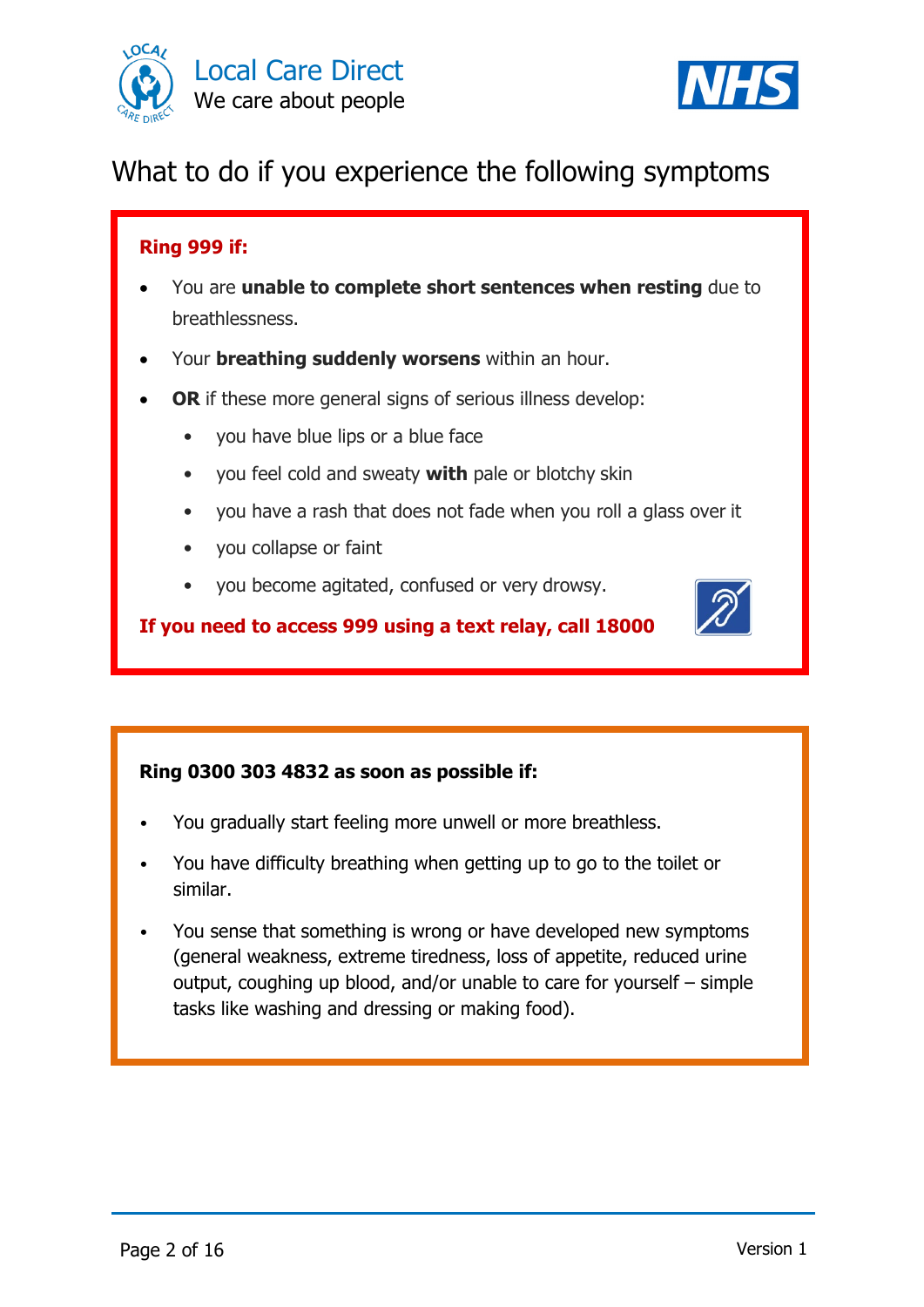



# What is in this document?

| 9. What to do if you experience the following symptoms 11 |  |
|-----------------------------------------------------------|--|
|                                                           |  |
|                                                           |  |
|                                                           |  |
|                                                           |  |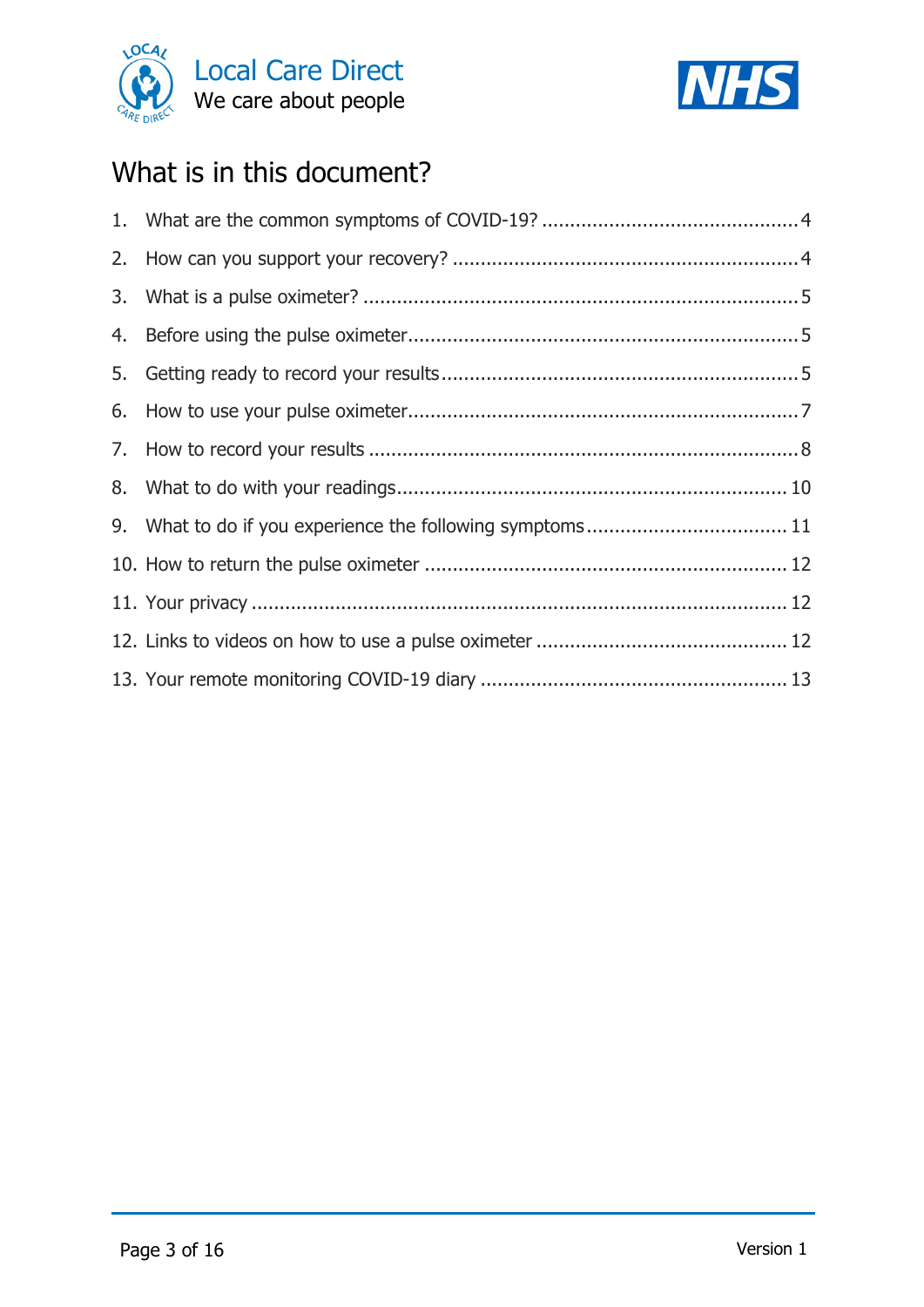



# <span id="page-3-0"></span>1.What are the common symptoms of COVID-19?

The symptoms below are normal for people with COVID-19. You may not have all of these but still feel unwell:

- High temperature you feel hot to touch on your chest and back. If you have access to a thermometer, this is a reading of 38 degrees celsius or higher
- Cough
- Muscle ache or tiredness
- Mild chest pain
- Dizziness or headache
- Loss of taste or sense of smell
- Diarrhoea and vomiting
- Rashes.

# <span id="page-3-1"></span>2.How can you support your recovery?

Most people recover from coronavirus within three weeks. You may have mild symptoms and feel unwell for a short time before slowly starting to feel better. Coronavirus can leave some people feeling unwell for a long time - this is known as long COVID. To help you recover, you may wish to try:

- Rest
- Paracetamol or ibuprofen
- Regular fluids

For further support on managing your symptoms at home and advice on your recovery visit: [www.nhs.uk/conditions/coronavirus-covid-19/self-isolation-and](http://www.nhs.uk/conditions/coronavirus-covid-19/self-isolation-and-treatment)[treatment](http://www.nhs.uk/conditions/coronavirus-covid-19/self-isolation-and-treatment) and [www.yourcovidrecovery.nhs.uk.](http://www.yourcovidrecovery.nhs.uk/)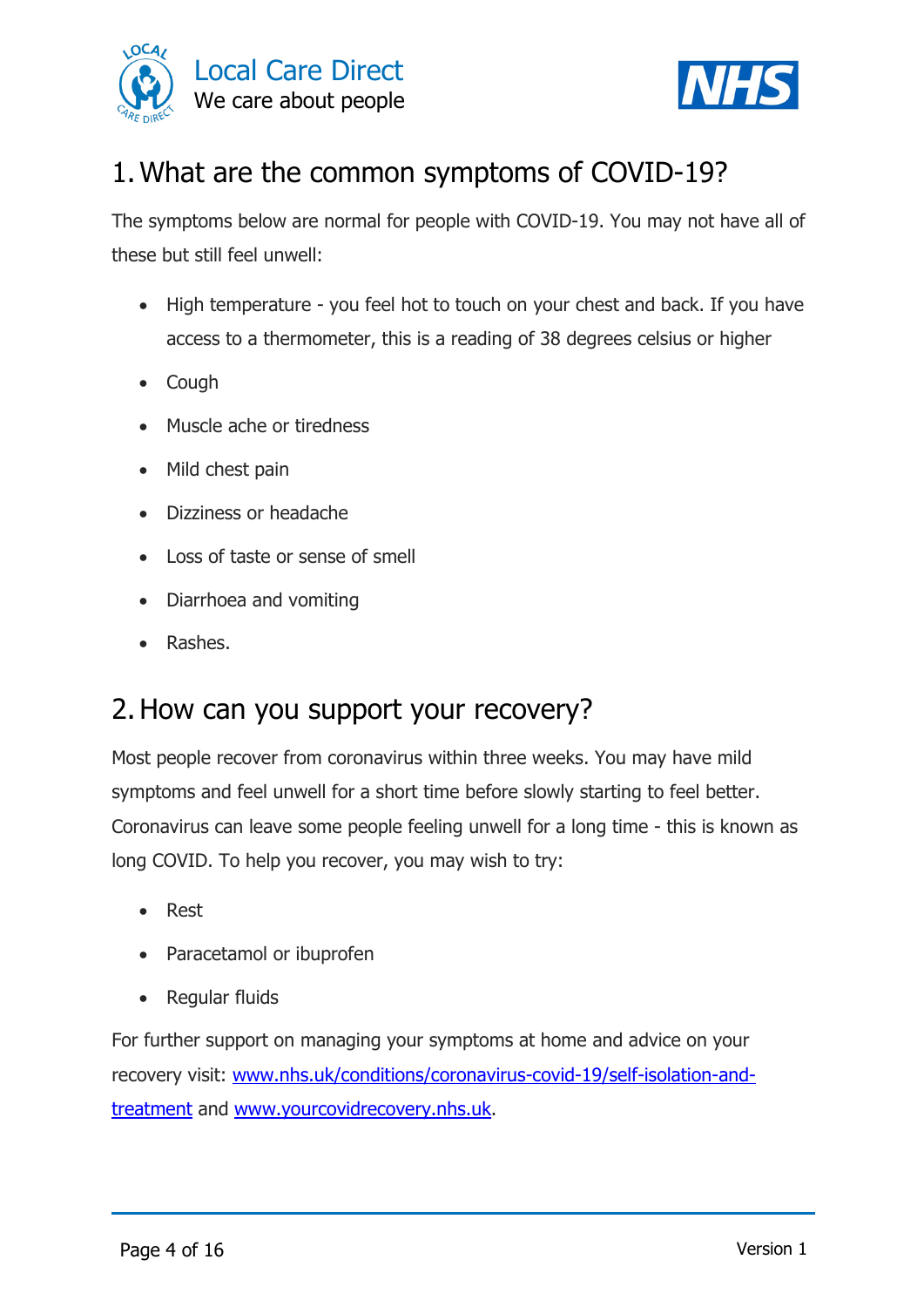



# <span id="page-4-0"></span>3.What is a pulse oximeter?

A pulse oximeter measures the level of oxygen in your blood. It can also measure the speed your heart is beating (known as pulse).

An ideal blood oxygen level is between 95% and 100%.

An ideal heart rate (pulse) is between 50 and 90 beats per minute (bpm).



# <span id="page-4-1"></span>4. Before using the pulse oximeter

This pulse oximeter was cleaned before it was given to you. It is for your use only.

Keep it in the bag it came in. It needs to be in this bag when it is collected from you.

Every time before the pulse oximeter is used, you (and anyone helping you) must WASH YOUR HANDS in warm soapy water for at least 20 seconds.

- Once your hands are DRY, remove the device from the bag.
- Please do not clean inside the pulse oximeter this risks damaging it.

# <span id="page-4-2"></span>5.Getting ready to record your results

We will call you to introduce you to the service and provide you with all the information you need. During this call, you will choose how you want the Pulse Oximetry team to see your blood oxygen levels and heart rate. This will allow them to support you if your readings become abnormal.

The Pulse Oximetry team will guide through every option. If you chose to record your results via text message, please follow the instructions you receive via text message. If you chose to record your results via the website, please follow the on screen instructions on the website. If you chose to record your results via the app, please follow the instructions below to set it up on your device.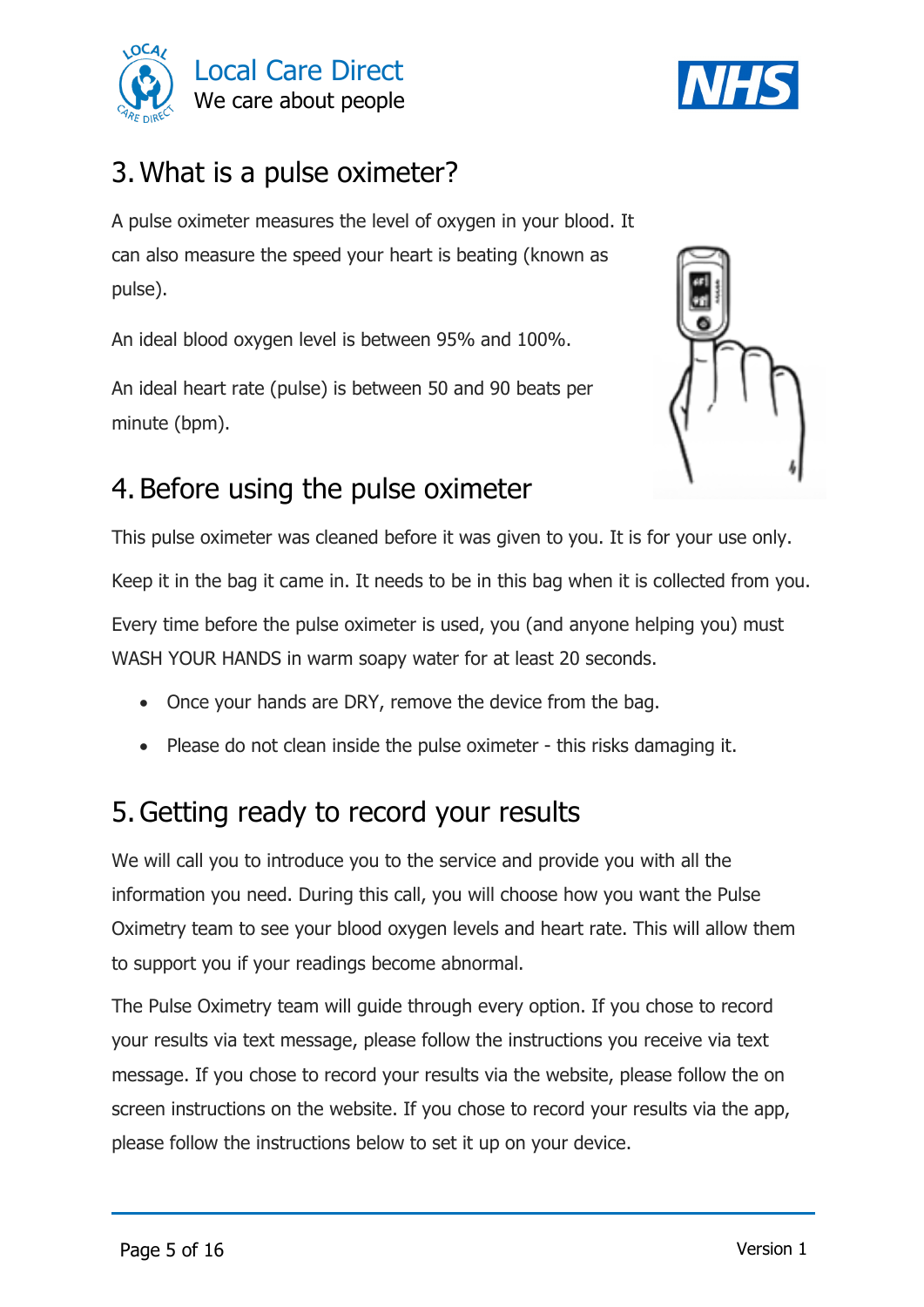



#### **Downloading the DocoboAPP™**

- 1. Open the Google Play Store (for Android) or the App Store (for Apple/iOS) on your device.
- 2. Search the store for DocoboAPP™.
- 3. Select Install (Android) or Get (Apple/iOS) to download DocoboAPP™.
- 4. Once this has downloaded and installed, open DocoboAPP™ by tapping open or tapping on the app icon on your home screen.



Follow these instructions to register and use the app:

- 1. Android users should allow permissions and confirm region (UK). Apple/iOS users will be taken directly to step 2.
- 2. Follow the on screen instructions to enter the Server Code and a 10-digit Agreement Number into DocoboAPP™. This information will be given to you when we call you.
- 3. Confirm the Docobo Privacy Statement and the User Licence Agreement to proceed.

Support can be found by tapping the 'Information' icon and going to the Self-Help area. This includes contact details and advice.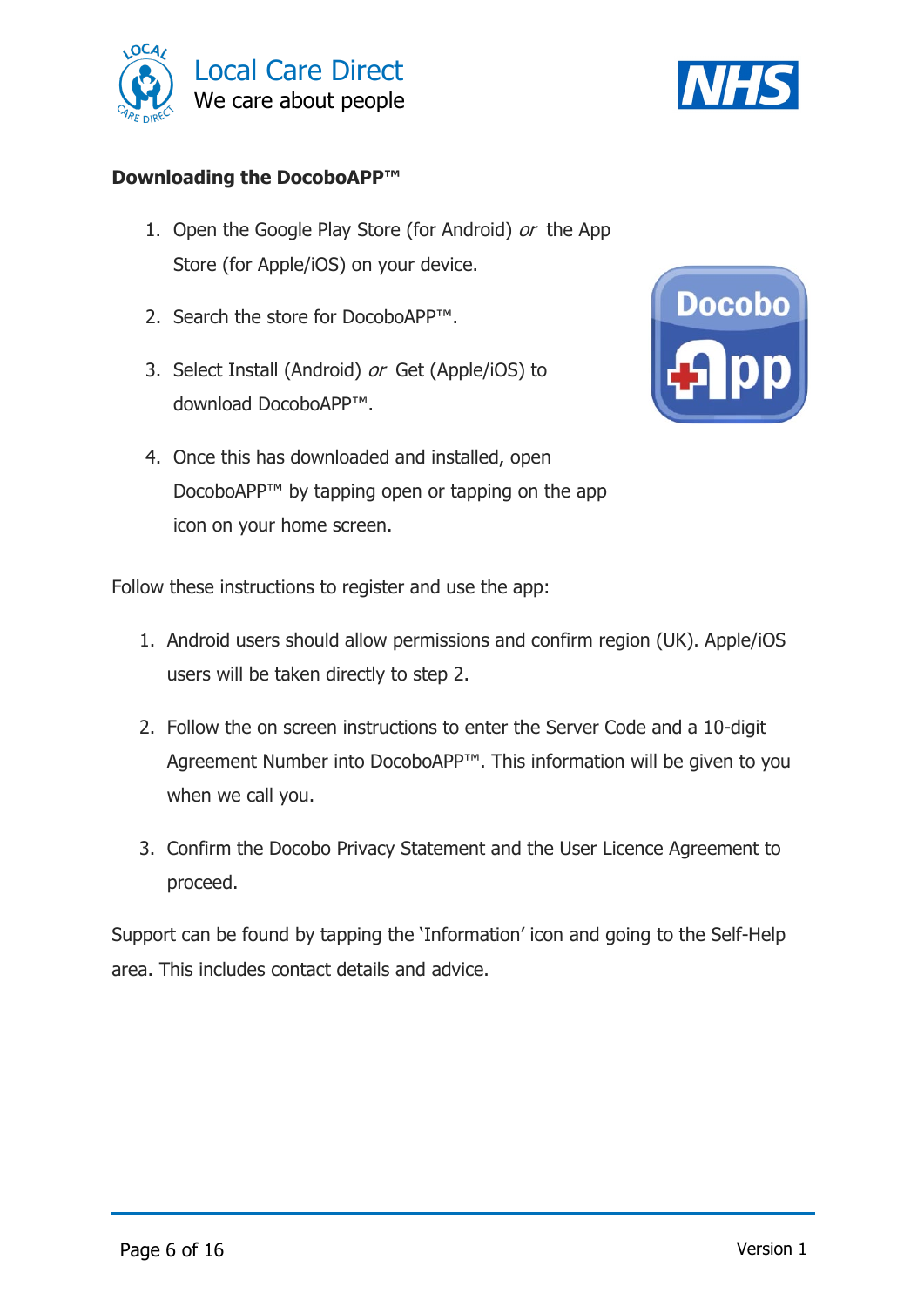



# <span id="page-6-0"></span>6.How to use your pulse oximeter

It is important to use your pulse oximeter as instructed to get accurate readings. Please follow the instructions below to use your pulse oximeter correctly:

- 1. Remove any nail polish or false nails (false nails or nail varnish can affect how the oximeter works).
- 2. Make sure you are sat down for at least five minutes before taking your measurement.
- 3. Warm your hand if it is cold.
- 4. Switch the pulse oximeter on and place it on your finger. It should be placed on your middle or index finger (see image on the right).



- 5. Rest your hand in the middle of your chest and hold still for at least one minute or longer if the reading keeps changing.
- 6. Write down the results once the reading has not changed for five seconds.
- 7. Be careful to write down which reading is your heart rate and which is your blood oxygen level.



There are videos online to watch if you would like more help. Please see links on page 12 of this leaflet.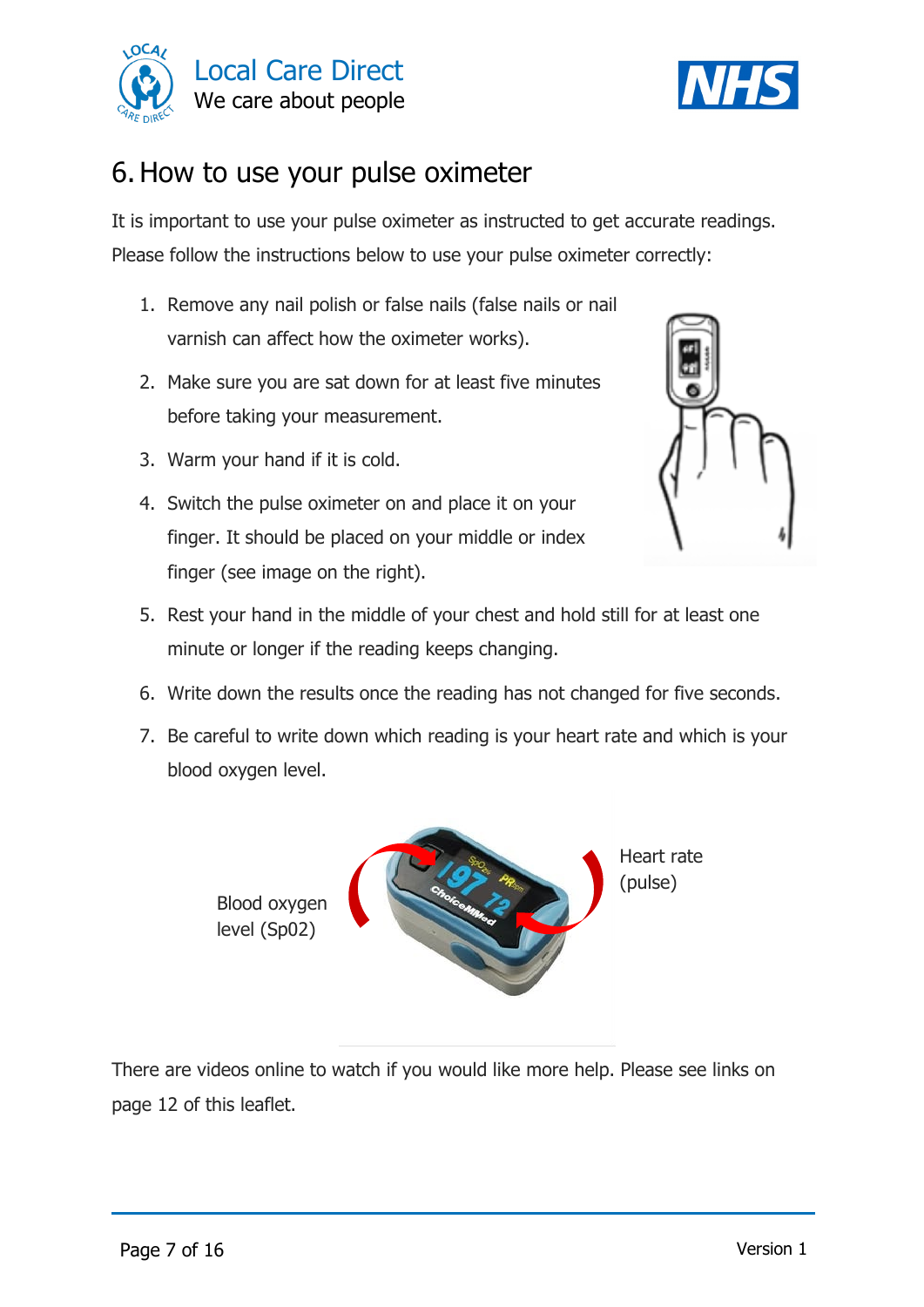



# <span id="page-7-0"></span>7.How to record your results

As well as reporting your readings to the Pulse Oximetry team, please record them on the paper diary at the end of this document. The paper diary will help any Health Care Professional who may need to visit you at your home.

Please follow the instructions on the website or text message to report your readings to the Pulse Oximetry team. If you chose to record your results on the app, please open the App and follow the instructions below.

#### **For android users:**



To answer your scheduled questions, tap the green 'OK' button. To add your blood oxygen reading at anytime, tap the 'clock' icon.

#### **For Apple users:**



To answer your scheduled questions, tap the icon next to your name (circled in red in the image on the left). To add your blood oxygen reading at anytime, tap the icon with the four separate lines (circled in black in the image on the left).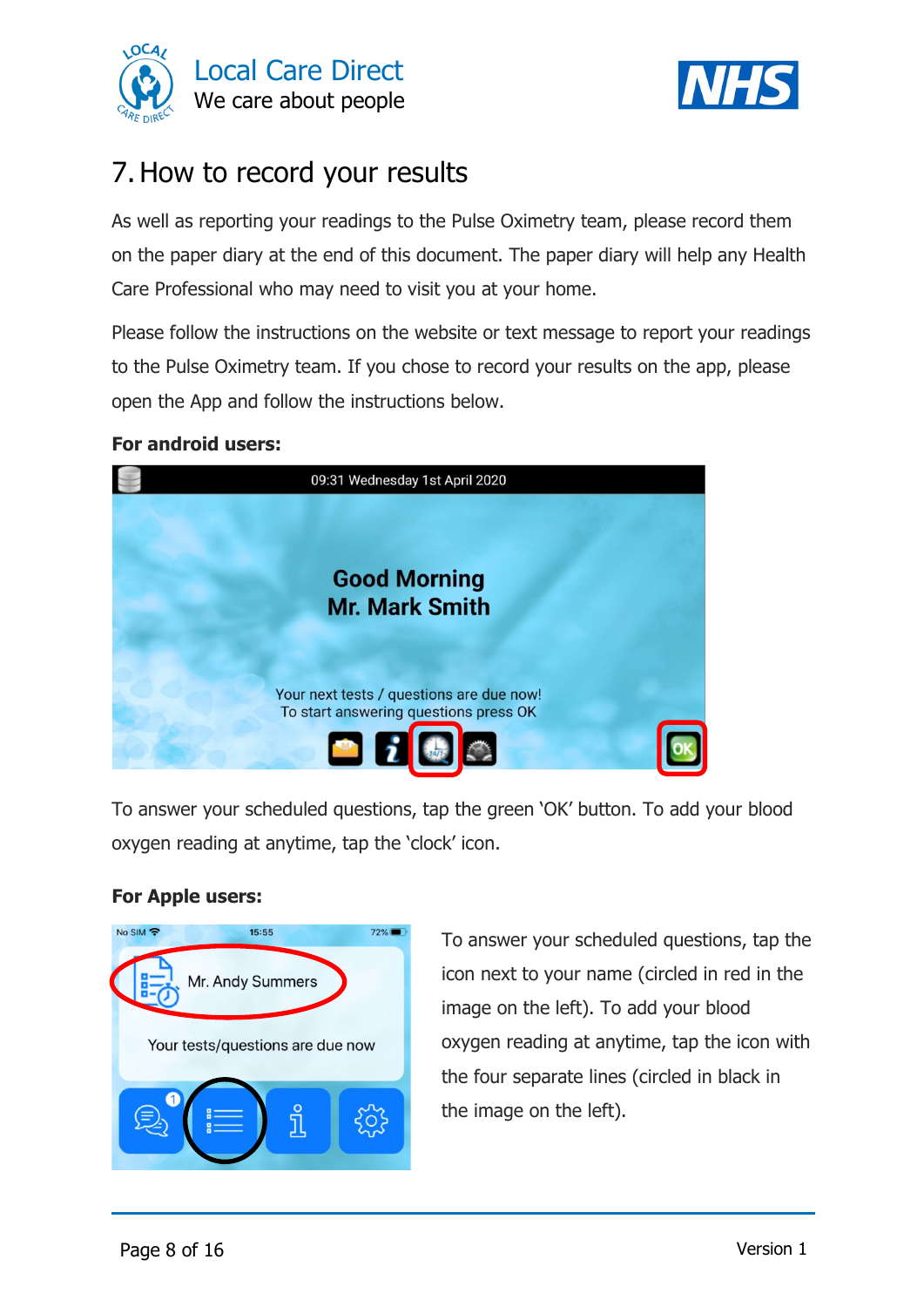



Once opened, start answering the questions.

When asked for your blood oxygen level, connect the Pulse Oximeter to your finger and follow the instructions on page 7.

When your reading is ready, put it into the app. Do this by pressing the grey arrows at either end of the yellow bar (see image below). When your reading has been entered accurately, press the green OK button.

|          |                             | Please measure your blood oxygen level (SATs) using the device supplied by your clinician. |                 |
|----------|-----------------------------|--------------------------------------------------------------------------------------------|-----------------|
|          | <b>Oxygen Level</b><br>96 % | <b>Pulse Rate</b><br>70 bpm                                                                |                 |
| $0\nu$ % |                             |                                                                                            | $UU$ / $\alpha$ |
|          |                             |                                                                                            |                 |

Take measurements three times a day, at roughly the same time each day  $-$  for example when you normally eat in the morning, at lunchtime and in the evening.

Take extra measurements if you feel there has been a change in your health. Please record in the diary if your breathing is better, worse or the same from the last time you took a reading.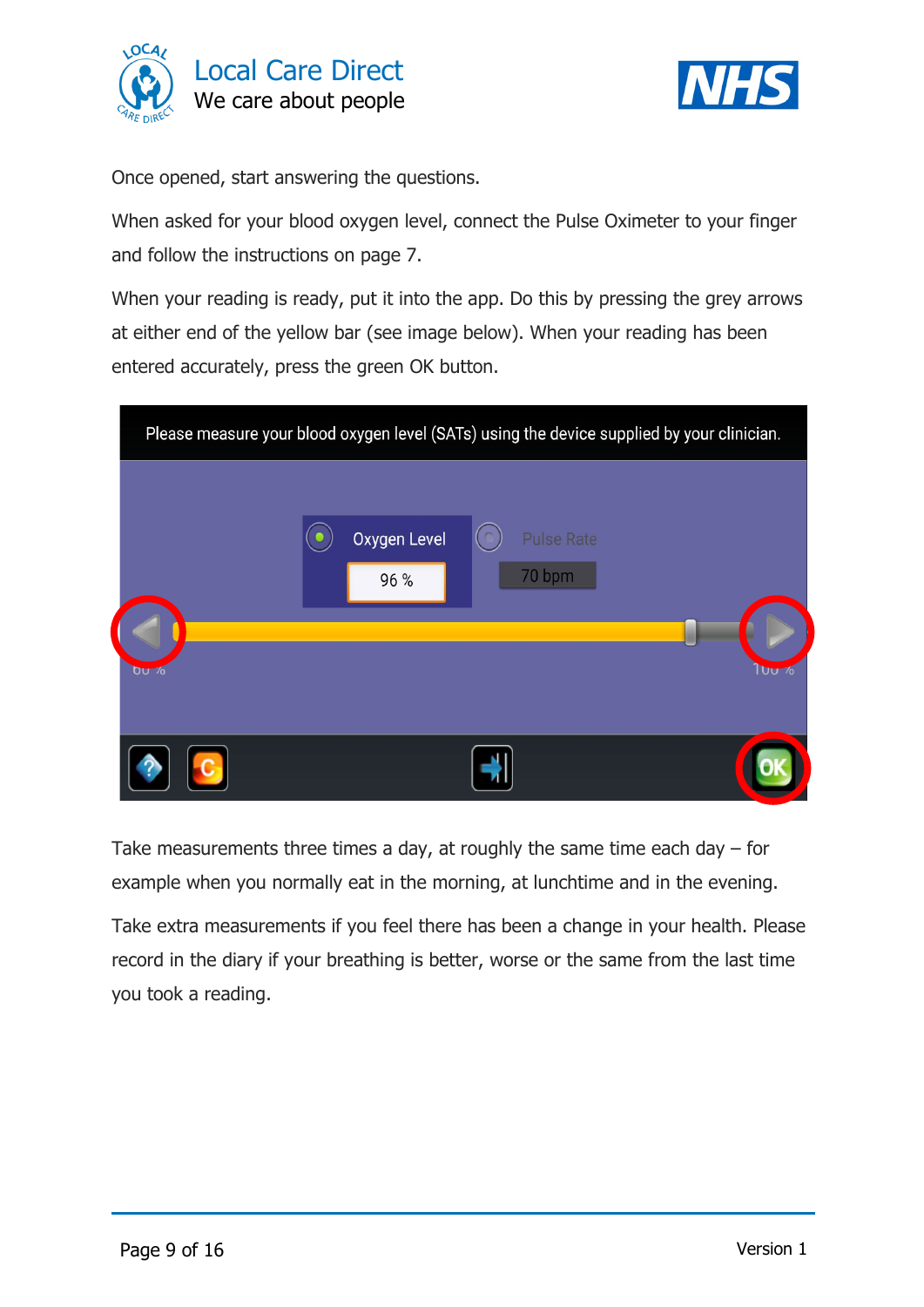



# <span id="page-9-0"></span>8.What to do with your readings

Follow the instructions in the table below after you have recorded your readings. If you need to call the service number, they will tell you what to do next and what will happen.

|                                        |               | What you should do                                                                                                     |  |  |
|----------------------------------------|---------------|------------------------------------------------------------------------------------------------------------------------|--|--|
|                                        | 95% and above | Continue monitoring and recording in the diary.                                                                        |  |  |
| <b>Blood</b><br>oxygen<br><b>level</b> | 93% and 94%   | Call 0300 303 4832.*<br>They will ask for your heart rate and<br>temperature**, and tell you what to do next.          |  |  |
|                                        | 92% and below | Call 0300 303 4832.*<br>They will ask for your heart rate and<br>temperature**, and tell you what to do next.          |  |  |
| <b>Pulse</b>                           | 100 and above | Call 0300 303 4832. *<br>They will ask for your blood oxygen level and<br>temperature**, and tell you what to do next. |  |  |

\*Call charged at local rate

\*\*Only if you already have a thermometer

**If you feel well but your blood oxygen is below 95% or your pulse is over 100, rest for a further five minutes and repeat the measurement. If it is still below 95% or over 100 follow the instructions in the table above.**

Ring 0300 303 4832 as soon as possible if:

- You gradually start feeling more unwell or more breathless.
- You have difficulty breathing when getting up to go to the toilet or similar.
- You sense that something is wrong or have developed new symptoms (general weakness, extreme tiredness, loss of appetite, reduced urine output, coughing up blood, and/or unable to care for yourself – simple tasks like washing and dressing or making food).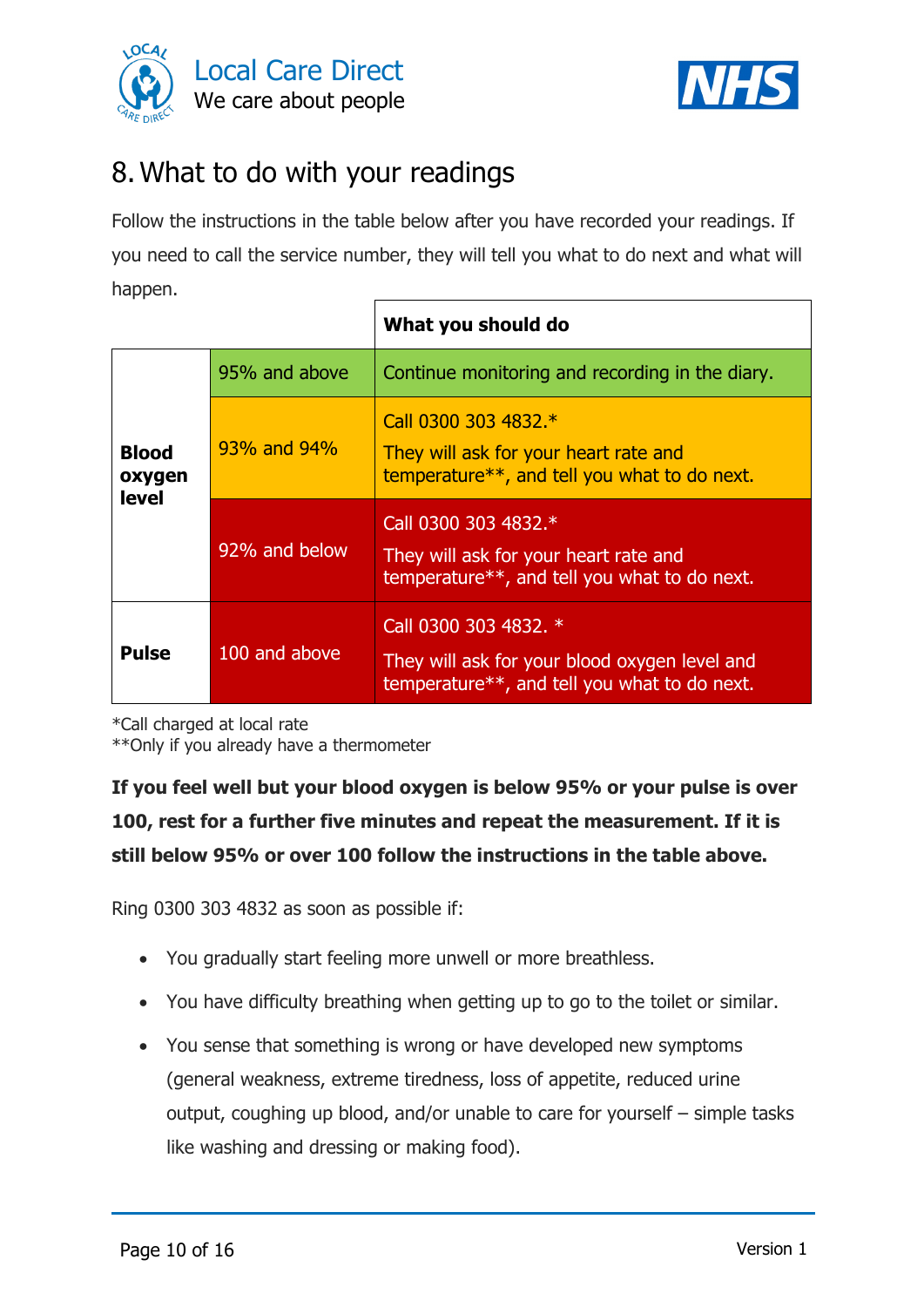



# <span id="page-10-0"></span>9.What to do if you experience the following symptoms

#### **Ring 999 if:**

- You are **unable to complete short sentences when resting** due to breathlessness.
- Your **breathing suddenly worsens** within an hour.
- **OR** if these more general signs of serious illness develop:
	- you have blue lips or a blue face
	- you feel cold and sweaty **with** pale or blotchy skin
	- you have a rash that does not fade when you roll a glass over it
	- you collapse or faint
	- you become agitated, confused or very drowsy.



#### **If you need to access 999 using a text relay, call 18000**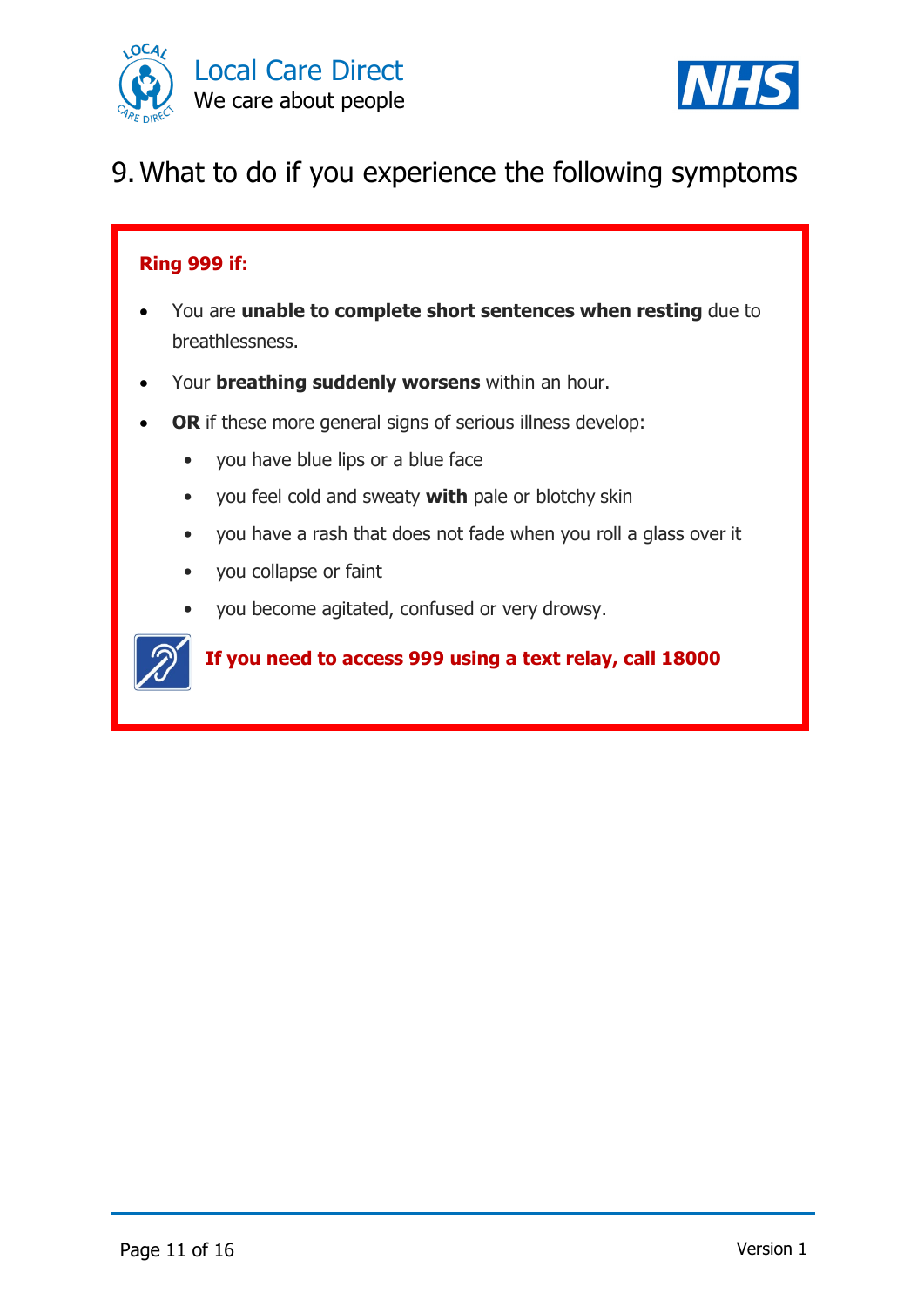



### <span id="page-11-0"></span>10. How to return the pulse oximeter

Once you have been told to stop using the pulse oximeter, you will need to put it in the bag it came in ready for collection. A member of the Pulse Oximetry team will contact you to arrange collection of the pulse oximeter. They will give you instructions on how to do this.

### <span id="page-11-1"></span>11. Your privacy

Any personal data given to us as part of this service will be handled confidentiality. The information you send helps us to provide you with the best possible service.

Further information about how we use and manage personal data can be found on our website [https://www.localcaredirect.org/local-care-direct-privacy-notice-for](https://www.localcaredirect.org/local-care-direct-privacy-notice-for-patients/)[patients/.](https://www.localcaredirect.org/local-care-direct-privacy-notice-for-patients/)

# <span id="page-11-2"></span>12. Links to videos on how to use a pulse oximeter

Here are some links to videos on how to use a pulse oximeter. If you have a paper copy of this leaflet you can type the web address into your internet browser.

English - **<https://bit.ly/3qUxaTs>**

Polski (Polish) - **<https://bit.ly/3lSxRsw>**

(Hindi) - **<https://bit.ly/3ovb3B4>**

(Punjabi) - **<https://bit.ly/3mWj4hW>**

(Urdu) - **<https://bit.ly/33Rr0cS>**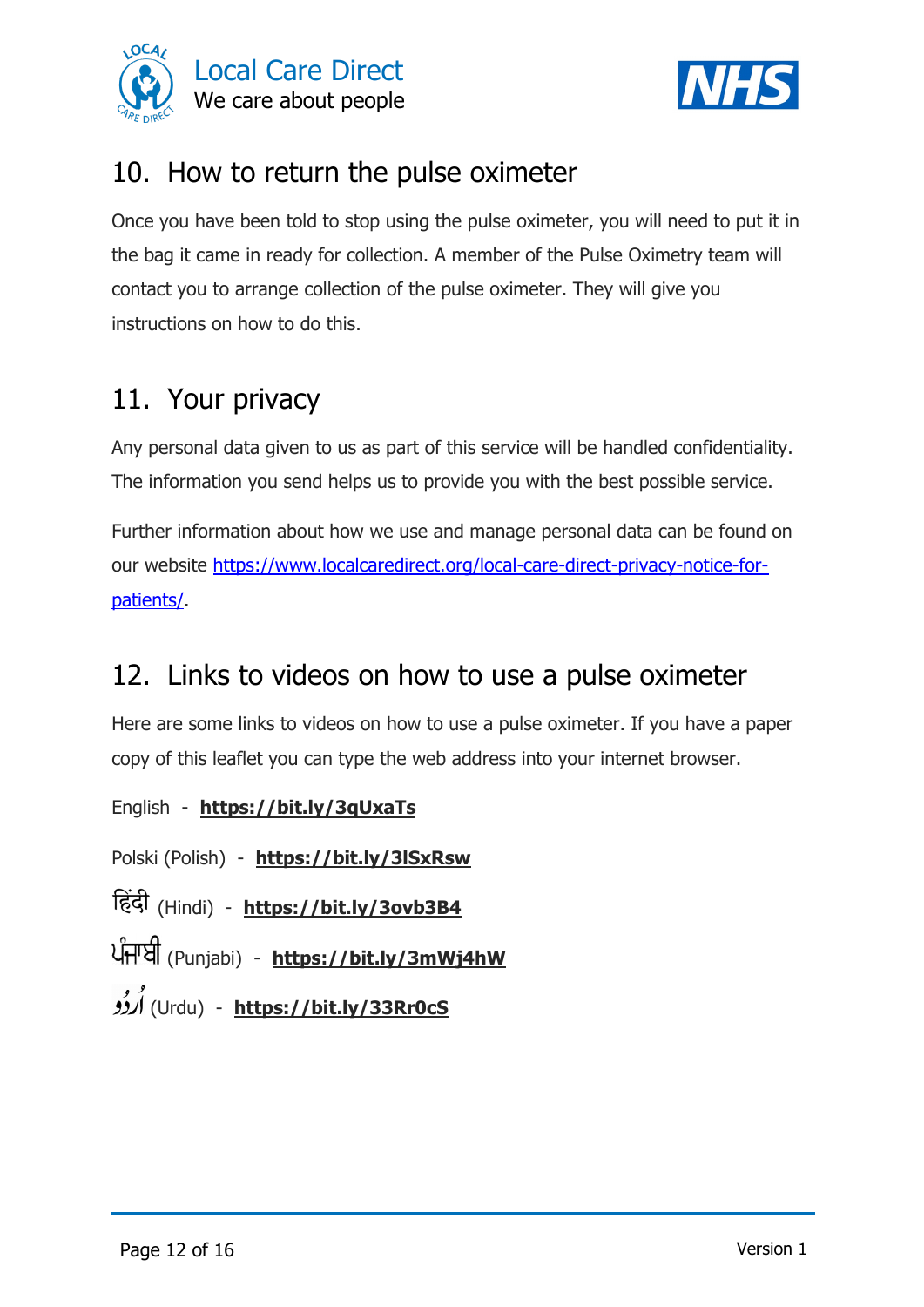



### 13. Your remote monitoring COVID-19 diary

| First name:          | Surname:                |                             |  |
|----------------------|-------------------------|-----------------------------|--|
| Date of birth:       | Age:                    | NHS number (if known): ____ |  |
| Live alone $\square$ | Carer at home $\square$ |                             |  |

#### **Please record these three times a day**

<span id="page-12-0"></span>

| Days since first<br>symptoms * |             | Date | Heart rate<br>(pulse) | Oxygen<br>Level % | Temperature*   | Feeling:<br>(only if you have better/same/ worse | Breathing:<br>better/same/ Worse |
|--------------------------------|-------------|------|-----------------------|-------------------|----------------|--------------------------------------------------|----------------------------------|
| Day                            | <b>Time</b> |      |                       |                   | a thermometer) |                                                  |                                  |
|                                |             |      |                       |                   |                | First reading                                    |                                  |
|                                |             |      |                       |                   |                |                                                  |                                  |
|                                |             |      |                       |                   |                |                                                  |                                  |
|                                |             |      |                       |                   |                |                                                  |                                  |
|                                |             |      |                       |                   |                |                                                  |                                  |
|                                |             |      |                       |                   |                |                                                  |                                  |

★ That is, if you start recording pulse oximetry five days after your first symptoms started, record '5' under Day

\* Record and fill in temperature if you have a thermometer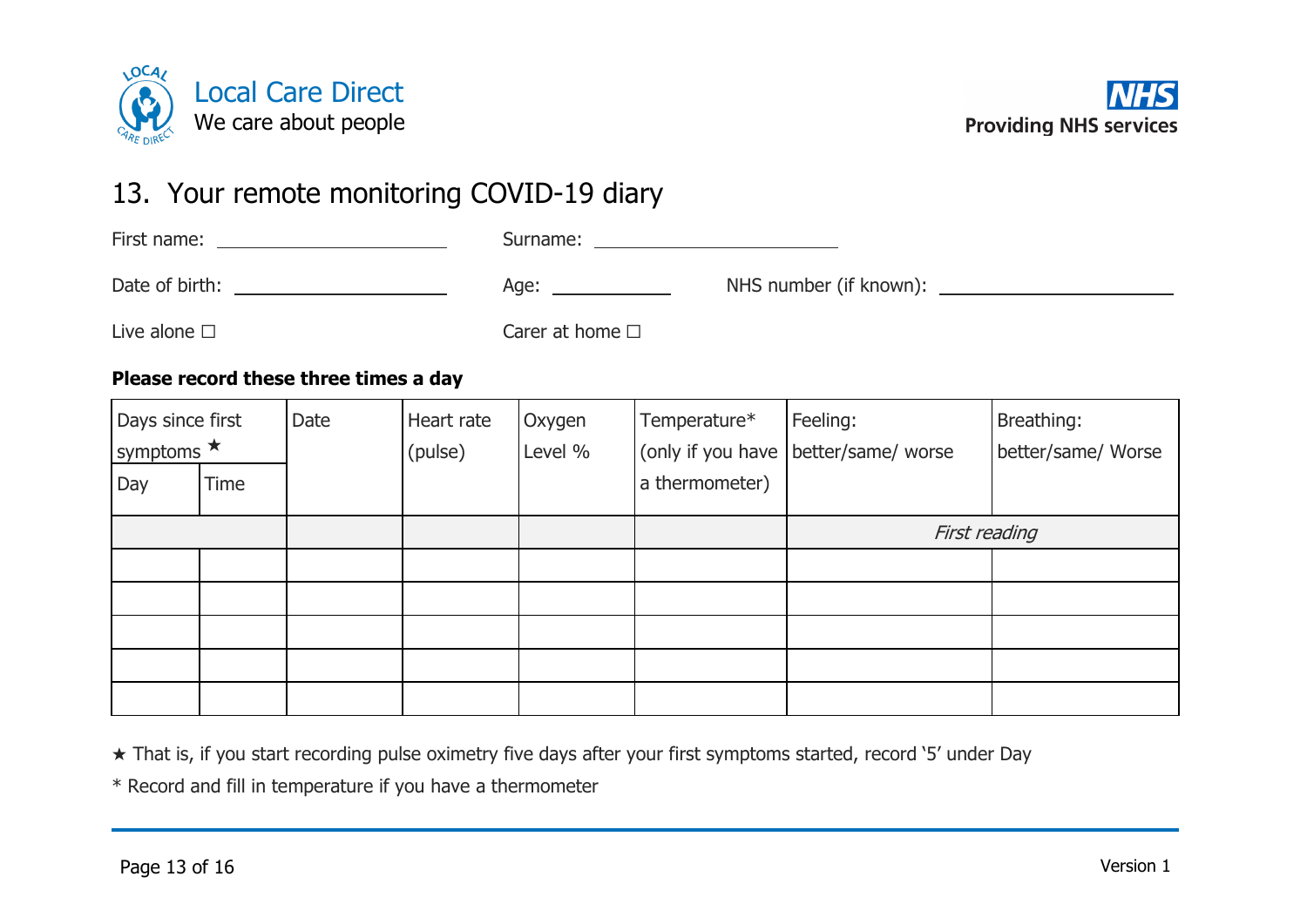



| Days since first<br>symptoms * |      | Date | Heart rate<br>(pulse) | Oxygen<br>level % | Temperature*   | Feeling:<br>(only if you have better/ same/ worse | Breathing:<br>better/ same/ worse |
|--------------------------------|------|------|-----------------------|-------------------|----------------|---------------------------------------------------|-----------------------------------|
| Day                            | Time |      |                       |                   | a thermometer) |                                                   |                                   |
|                                |      |      |                       |                   |                |                                                   |                                   |
|                                |      |      |                       |                   |                |                                                   |                                   |
|                                |      |      |                       |                   |                |                                                   |                                   |
|                                |      |      |                       |                   |                |                                                   |                                   |
|                                |      |      |                       |                   |                |                                                   |                                   |
|                                |      |      |                       |                   |                |                                                   |                                   |
|                                |      |      |                       |                   |                |                                                   |                                   |
|                                |      |      |                       |                   |                |                                                   |                                   |
|                                |      |      |                       |                   |                |                                                   |                                   |
|                                |      |      |                       |                   |                |                                                   |                                   |
|                                |      |      |                       |                   |                |                                                   |                                   |
|                                |      |      |                       |                   |                |                                                   |                                   |
|                                |      |      |                       |                   |                |                                                   |                                   |
|                                |      |      |                       |                   |                |                                                   |                                   |
|                                |      |      |                       |                   |                |                                                   |                                   |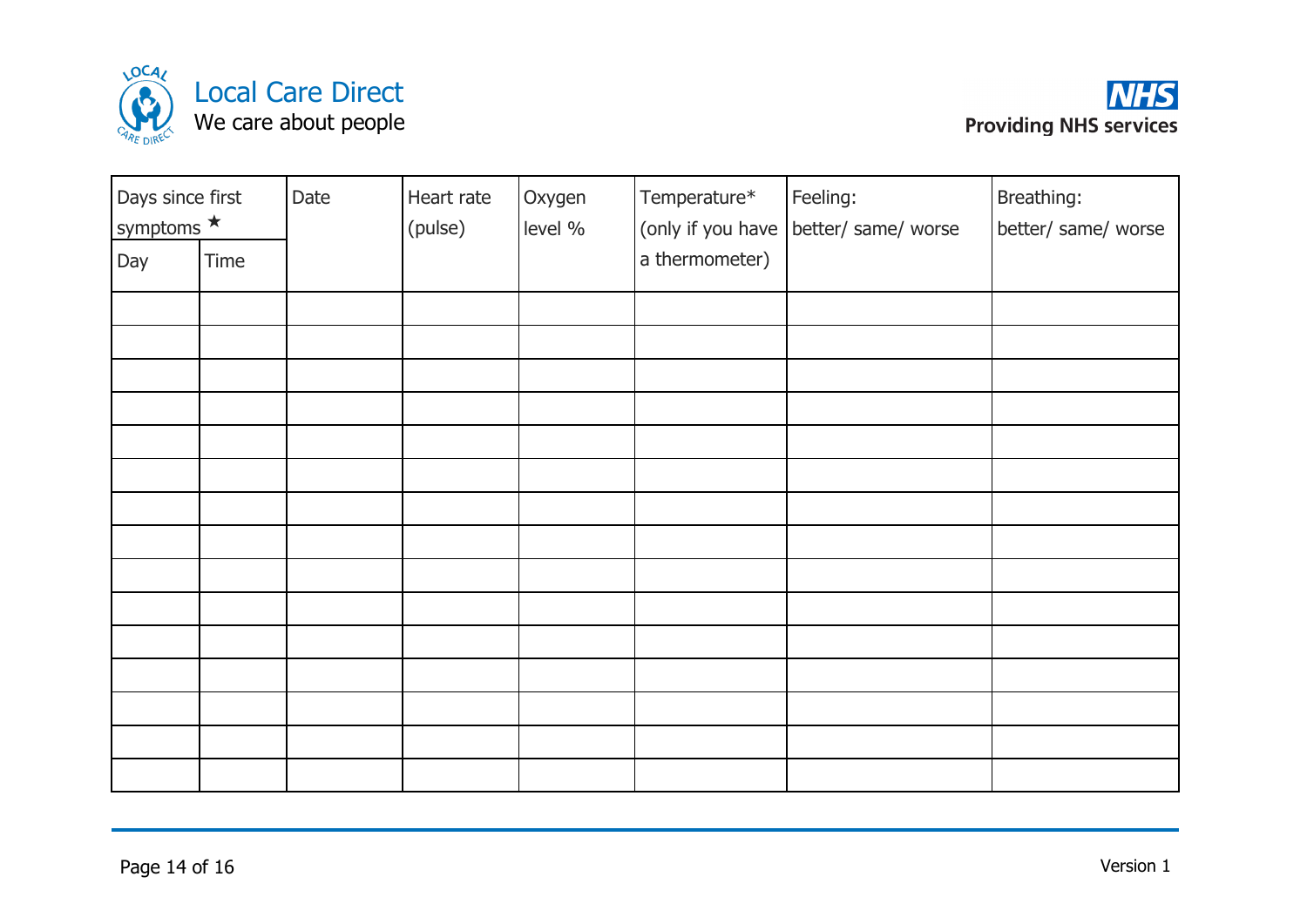



| Days since first<br>symptoms * |      | Date | Heart rate<br>(pulse) | Oxygen<br>level % | Temperature*<br>(only if you have | Feeling:<br>better/ same/ worse | Breathing:<br>better/ same/ worse |
|--------------------------------|------|------|-----------------------|-------------------|-----------------------------------|---------------------------------|-----------------------------------|
| Day                            | Time |      |                       |                   | a thermometer)                    |                                 |                                   |
|                                |      |      |                       |                   |                                   |                                 |                                   |
|                                |      |      |                       |                   |                                   |                                 |                                   |
|                                |      |      |                       |                   |                                   |                                 |                                   |
|                                |      |      |                       |                   |                                   |                                 |                                   |
|                                |      |      |                       |                   |                                   |                                 |                                   |
|                                |      |      |                       |                   |                                   |                                 |                                   |
|                                |      |      |                       |                   |                                   |                                 |                                   |
|                                |      |      |                       |                   |                                   |                                 |                                   |
|                                |      |      |                       |                   |                                   |                                 |                                   |
|                                |      |      |                       |                   |                                   |                                 |                                   |
|                                |      |      |                       |                   |                                   |                                 |                                   |
|                                |      |      |                       |                   |                                   |                                 |                                   |
|                                |      |      |                       |                   |                                   |                                 |                                   |
|                                |      |      |                       |                   |                                   |                                 |                                   |
|                                |      |      |                       |                   |                                   |                                 |                                   |